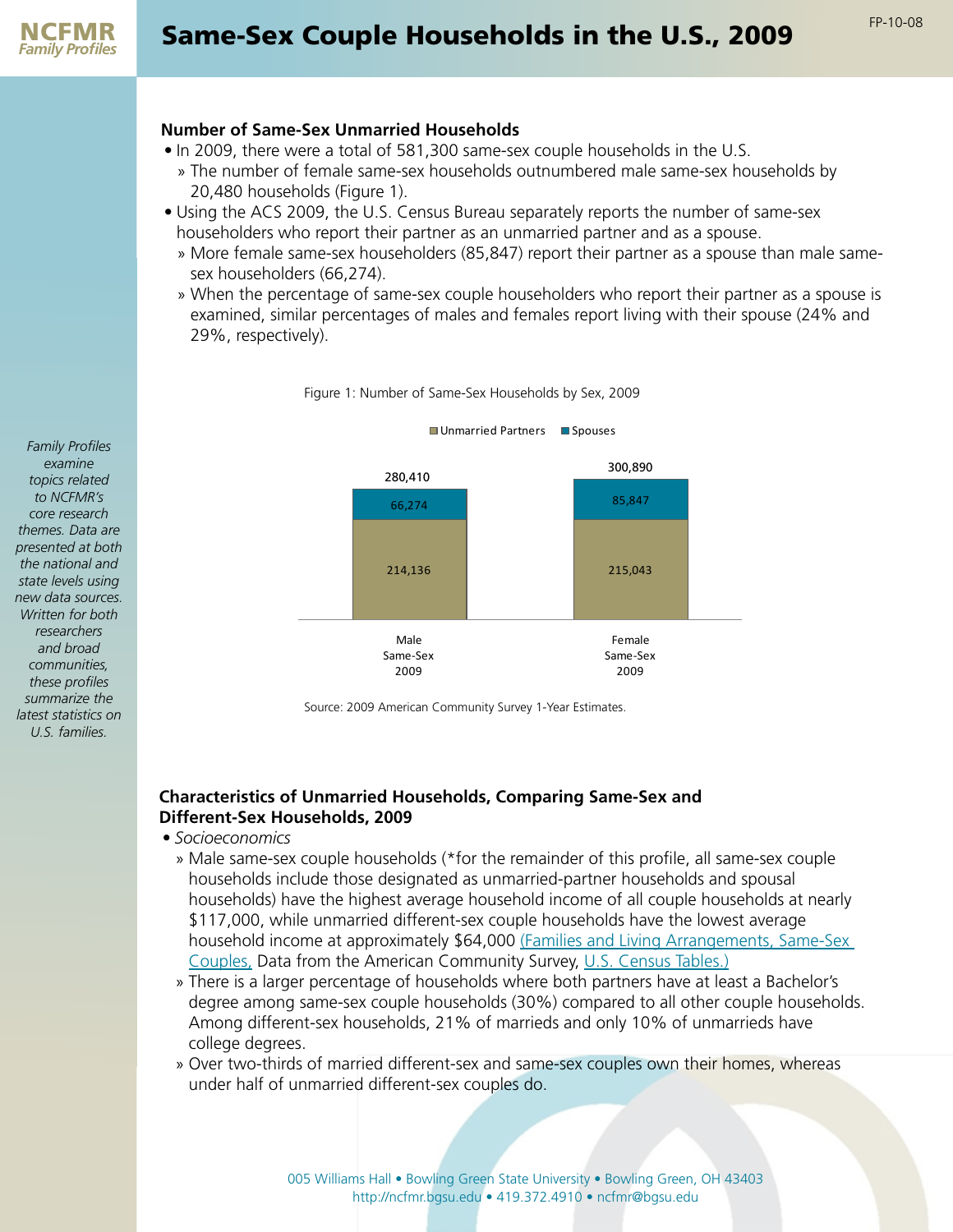# *• Children*

- » Nearly one-fifth (17%) of same-sex households include a biological, step, or adopted child.
- » Married different-sex and unmarried different-sex households are more likely to have children present (42% and 39%, respectively) than same-sex couple households (Figure 2).
- » Female same-sex households are twice as likely to contain a child as male same-sex households (22% versus 11%).





Source: U.S. Census Bureau, American Community Survey 2009, 1-Year Estimates. ACS defines an own child as a "never-married" child under 18 years who is a son or daughter by birth, a stepchild, or an adopted child of the householder.

- *• Race*
	- » Similar percentages of same-sex and married different-sex couple households are headed by Whites (83-87%). A smaller percentage of unmarried different-sex households are White (77%) (Figure 3).
	- » A larger percentage of unmarried different-sex households are headed by Blacks (11.7%) compared to same-sex (6.4%) and married different-sex (6.8%) couple households. These figures reflect a 53% difference in the percentage of unmarried different-sex households headed by Blacks.
	- » With respect to Asian household heads, same-sex couple households more closely resemble unmarried different-sex households (2.3% and 2.0%, respectively). The largest percentage Asian is found among married different-sex couple households at 4.7%.
	- » For more comparisons of U.S. households based on union and couple type, please view the new [Same-Sex Couples Census](http://www.census.gov/population/www/socdemo/files/ssex-tables-2009.xls) tables on [families and living arrangements](http://www.census.gov/population/www/socdemo/files/ssex-tables-2009.xls) utilizing the [ACS](http://www.census.gov/acs/www/) 2009 data.

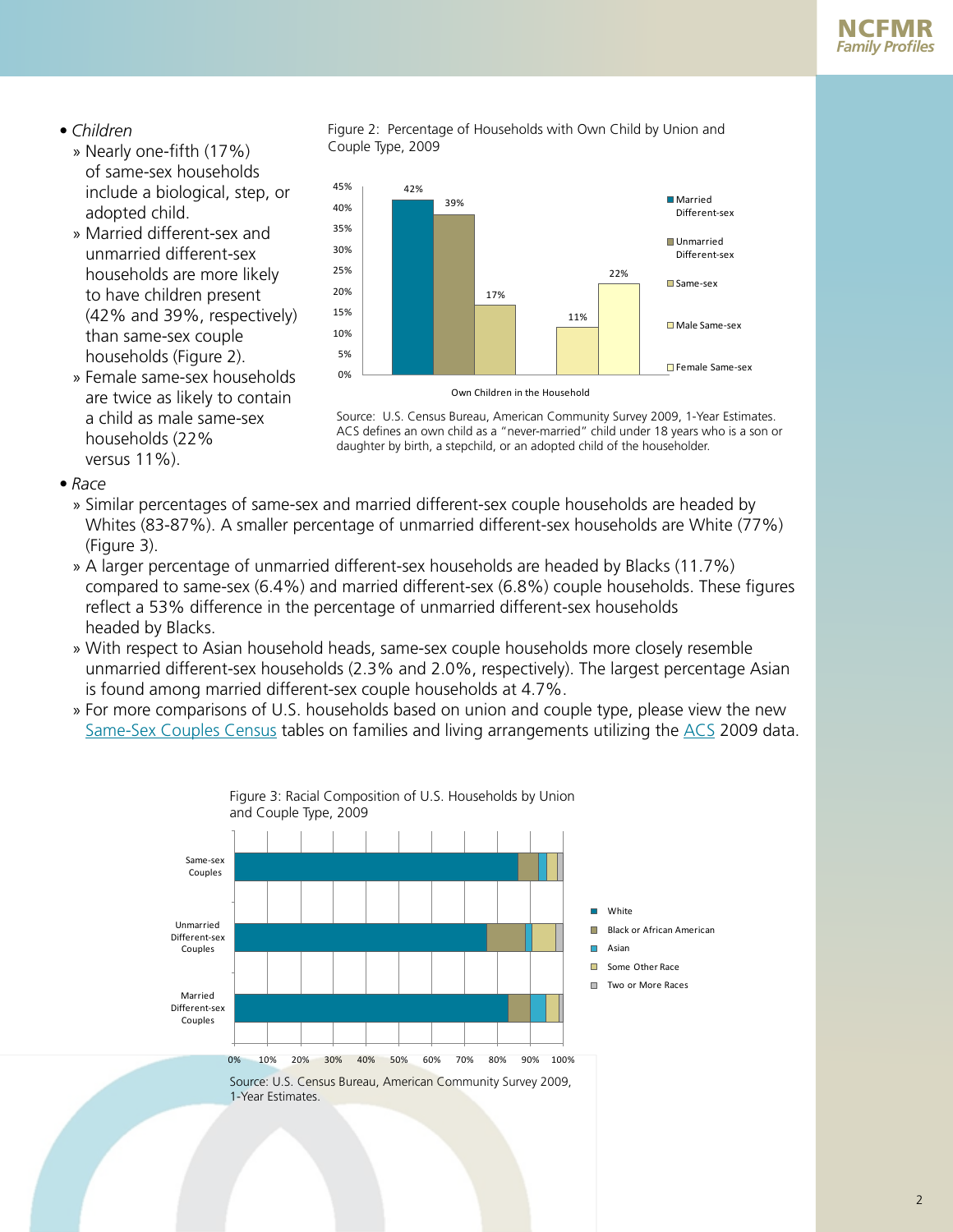### <span id="page-2-0"></span>**Proportion of Same-Sex Unmarried Households: Geographic Variation, 2009**

- Among all fifty states, the District of Columbia ranks number one with 31% same-sex households among all unmarried-partner households (Table 1).
- States with the highest proportion of same-sex households tend to be clustered in the Western Region (Colorado, Hawaii, Oregon, California, Utah, and Arizona) (Figure 4).
- States with the lowest proportion of same-sex households tend to be clustered in the Midwestern Region (Kansas, Michigan, Wisconsin, North Dakota, Iowa, Nebraska, South Dakota) (Figure 4).
- For a ranking table with all states (including Washington, DC) organized by quartiles, [click here.](#page-5-0)

Households, 2009 30.55 - 9.61 9.60 - 8.22  $8.21 - 6.60$  $6.59 - 4.11$ Quartiles

Figure 4: Geographic Variation in the Percentage of Same-Sex Households Among All Unmarried-Partner

Source: U.S. Census Bureau, American Community Survey 2009, 1-Year Estimates.

Table 1: Top and Bottom Five Ranking States: Percentages of Same-Sex Unmarried-Partner Households Among All Unmarried-Partner Households, ACS 2009

| <b>Ranking State</b> |                      | Percentage | <b>Margin of Error</b> |
|----------------------|----------------------|------------|------------------------|
|                      | 1 Wash, DC           | 30.55      | 4.71<br>$+/-$          |
|                      | 2 Massachusetts      | 13.57      | 1.49<br>$+/-$          |
|                      | 3 Colorado           | 12.21      | 1.58<br>$+/-$          |
|                      | 4 Hawaii             | 12.11      | 3.35<br>$+/-$          |
|                      | 5 Oregon             | 11.67      | 1.36<br>$+/-$          |
|                      | <b>United States</b> | 8.94       | 0.09<br>$+/-$          |
|                      | 47 Montana           | 5.39       | $+/-$ 1.96             |
|                      | 48 Nebraska          | 5.20       | $+/-$ 1.76             |
|                      | 49 South Dakota      | 4.71       | 2.51<br>$+/-$          |
|                      | 50 Wyoming           | 4.64       | 2.49<br>$+/-$          |
|                      | 51 Mississippi       | 4.11       | 1.25<br>$+/-$          |

Source: U.S. Census Bureau, American Community Survey, 2009 1-Year Estimates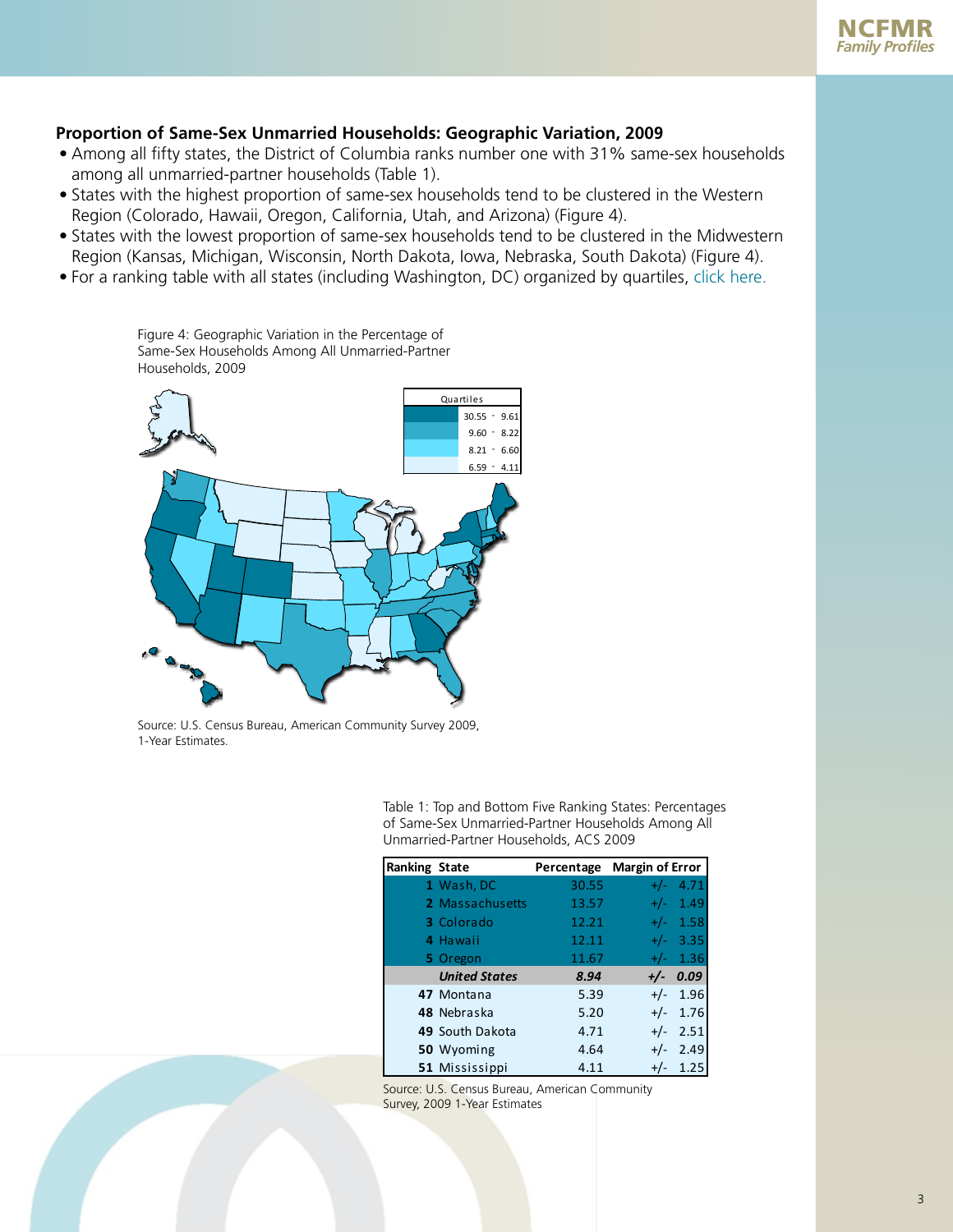## <span id="page-3-0"></span>**Five States with the Highest and Lowest Percentage of Unmarried Households That Are Same-Sex Households by Sex, 2009**

- The District of Columbia had the highest percentage of male same-sex households (Table 2). Approximately 26% of unmarried households in Washington, DC, are male same-sex households. For females, Massachusetts had the highest percentage of same-sex households. About 8% of unmarried households in Massachusetts are female same-sex households (Table 3).
- With only about 1% of unmarried households being male same-sex households and slightly more than 2% of unmarried households being female same-sex, Montana and West-Virginia (respectively) have the smallest proportion of male and female same-sex households among all unmarried households.
- For ranking tables with all states organized by quartiles (male), [click here.](#page-6-0)
- For ranking tables with all states organized by quartiles (female), [click here.](#page-7-0)

| <b>Ranking State</b> |                      | Percentage | <b>Margin of Error</b> |
|----------------------|----------------------|------------|------------------------|
|                      |                      |            |                        |
| 1                    | Wash, DC             | 26.49      | 4.25<br>$+/-$          |
| $\overline{2}$       | Georgia              | 5.96       | 0.86<br>$+/-$          |
| з                    | Massachusetts        | 5.92       | 0.90<br>$+/-$          |
| 4                    | Hawaii               | 5.81       | 2.72<br>$+/-$          |
| 5                    | California           | 5.76       | 0.37<br>$+/-$          |
| 5                    | <b>New York</b>      | 5.76       | 0.54<br>$+/-$          |
|                      | <b>United States</b> | 4.31       | 0.11<br>$+/-$          |
| 47                   | Iowa                 | 1.84       | 0.63<br>$+/-$          |
| 48                   | Wyoming              | 1.58       | 1.53<br>$+/-$          |
| 49                   | North Dakota         | 1.47       | 0.91<br>$+/-$          |
| 50                   | Mississippi          | 1.45       | 0.70<br>$+/-$          |
| 51                   | Montana              | 1.16       | 0.91<br>$+/-$          |

Table 2: Top and Bottom Five Ranking States: Percentage of Male Same-Sex Partner Households Among All Unmarried-Partner Households, ACS 2009

Source: U.S. Census Bureau, American Community Survey, 2009 1-Year Estimates

Table 3: Top and Bottom Five Ranking States: Percentage of Female Same-Sex Partner Households Among All Unmarried-Partner Households, ACS 2009

| <b>Ranking State</b> |                        | Percentage Margin of Error |       |            |
|----------------------|------------------------|----------------------------|-------|------------|
|                      | 1 Massachusetts        | 7.65                       | $+/-$ | 1.26       |
|                      | 2 Colorado             | 7.59                       | $+/-$ | 1.22       |
|                      | 3 Oregon               | 7.19                       | $+/-$ | 1.04       |
|                      | 4 Hawaii               | 6.30                       |       | $+/-$ 2.12 |
|                      | 5 Delaware             | 6.26                       |       | $+/-$ 2.19 |
|                      | <b>United States</b>   | 4.63                       |       | $+/-$ 0.11 |
|                      | 47 Louisiana           | 2.75                       |       | $+/-$ 0.68 |
|                      | 48 Mississippi         | 2.66                       |       | $+/-$ 1.06 |
|                      | 49 Nebraska            | 2.59                       | $+/-$ | 1.04       |
|                      | <b>50 South Dakota</b> | 2.45                       | $+/-$ | 1.60       |
|                      | 51 West Virginia       | 2.42                       | $+/-$ | 1.06       |

Source: U.S. Census Bureau, American Community Survey, 2009 1-Year Estimates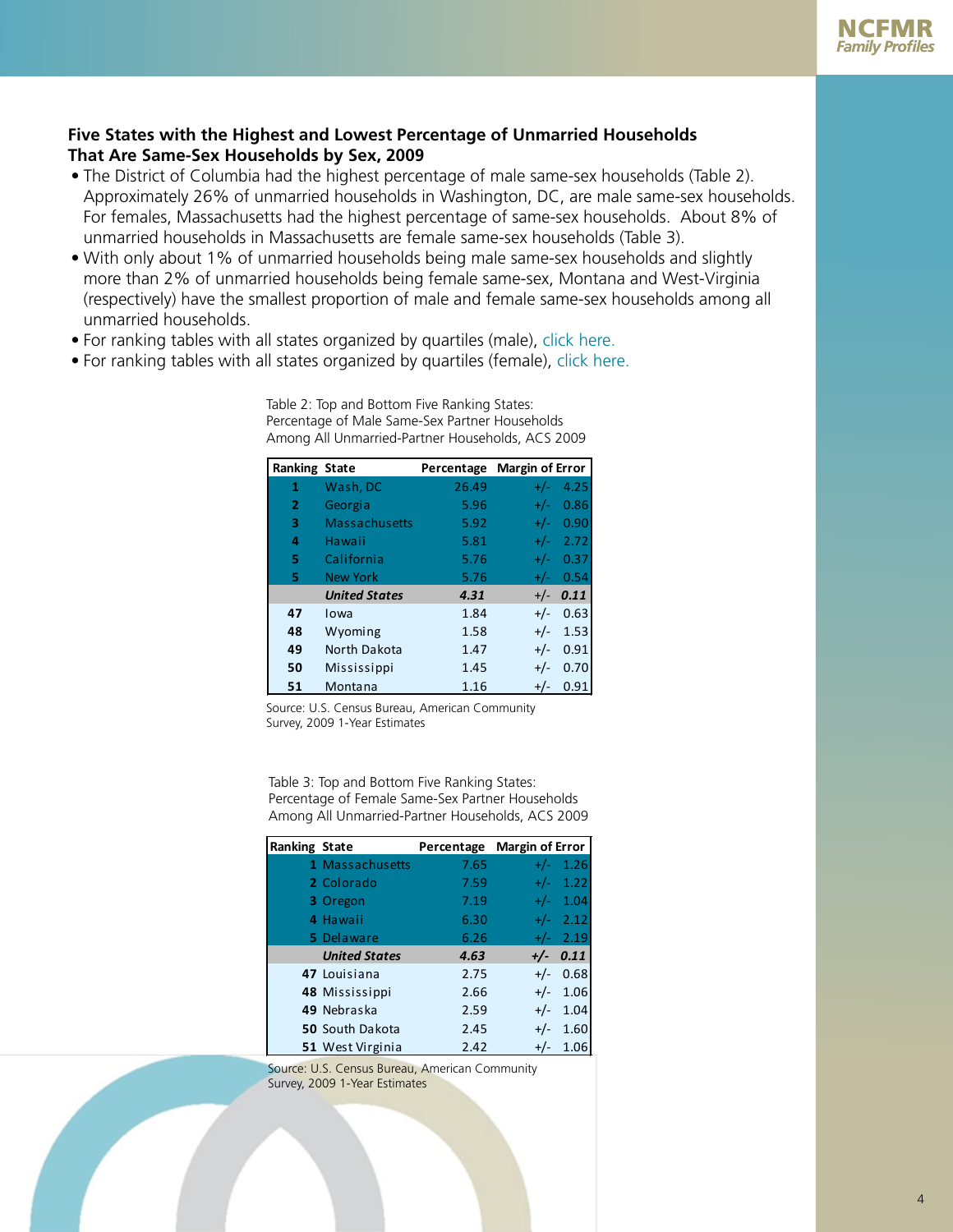

#### **Measurement Differences in Number of Same-Sex Unmarried Households between 2000 and 2009**

- Estimates from the 2009 ACS indicate there were 280,410 male same-sex households and 300,890 female same-sex households in the United States in 2009. Compared to estimates from the 2000 U.S. Census, this represents a reduction (6.8%) in the number of male same-sex partners and an increase (2.6%) in the number of female same-sex partners (Figure 5).
	- » These differences should be interpreted with caution. Examination of Census 2000 data revealed recoding of responses that lead to misclassifications of different-sex couple households as samesex "unmarried partner" households (Black, Gates, Sanders, & Taylor, 2007; Gates & Steinberger, 2009). There has been considerable discussion about the classification of households. For more information on how the classification of same-sex couple households has evolved, please reference the following publications:
		- Black, D., Gates, G., Sanders, S., & Taylor, L. (2007). [The measurement of same-sex](http://escholarship.org/uc/item/72r1q94b) [unmarried partner couples in the 2000 U.S. Census](http://escholarship.org/uc/item/72r1q94b). On-Line Working Paper Series, California Center for Population Research, UC Los Angeles.
		- Gates, G. (2010). *[Same-sex couples in US Census Bureau Data: Who gets counted and why.](http://www.law.ucla.edu/williamsinstitute/pdf/WhoGetsCounted_FORMATTED1.pdf)* Williams Institute, UCLA School of Law.
		- O'Connell, M., & Lofquist, D. (2009). [Counting same-sex couples: Official estimates and](http://www.census.gov/population/www/socdemo/files/counting-paper.pdf) [unofficial guesses.](http://www.census.gov/population/www/socdemo/files/counting-paper.pdf) Paper presented at the Annual Meeting of the Population Association of America, Detroit, MI.



Figure 5: Number of Same-Sex Households by Sex, 2000-2009

Source: Census Bureau, 2000 Decennial and 2009 American Community Survey 1-Year Estimates.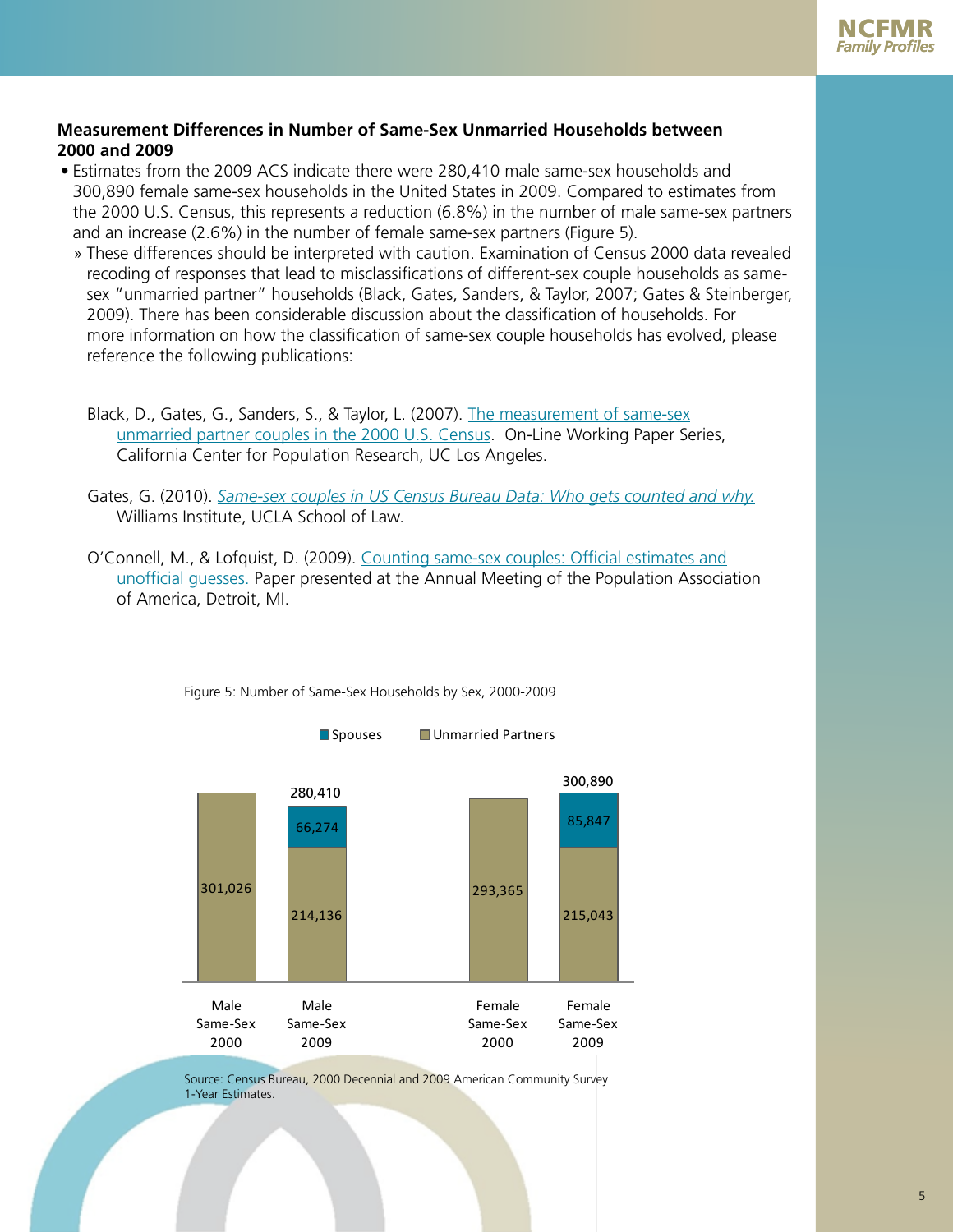Table 4: Percentage of Same-Sex Households Among All Unmarried-Partner Households, ACS 2009

<span id="page-5-0"></span>[Return to page 3](#page-2-0) **Ran** 

| Ranking State |                             | Percentage Margin of Error |                |              |
|---------------|-----------------------------|----------------------------|----------------|--------------|
|               | 1 Wash, DC                  | 30.55                      | $+/-$          | 4.71         |
|               | 2 Massachusetts             | 13.57                      | $+/-$          | 1.49         |
|               | 3 Colorado                  | 12.21                      | $+/-$          | 1.58         |
|               | 4 Hawaii                    | 12.11                      | $+/-$          | 3.35         |
|               | 5 Oregon                    | 11.67                      | $+/-$          | 1.36         |
|               | 6 Georgia                   | 11.61                      | $+/-$          | 1.14         |
|               | 7 Delaware                  | 11.41                      | $+/-$          | 2.74         |
|               | 8 Maine                     | 10.62                      | $+/-$          | 2.27         |
|               | 9 California                | 10.44                      | $+/-$          | 0.46         |
|               | 10 New York                 | 10.40                      | $+/-$          | 0.63         |
|               | 11 Utah                     | 10.12                      | $+/-$          | 2.41         |
|               | 12 Arizona                  | 9.85                       | $+/-$          | 1.16         |
|               | 13 Rhode Island             | 9.84                       | $+/-$          | 3.27         |
|               | 14 Florida                  | 9.52                       | $+/-$          | 0.68         |
|               | 15 North Carolina           | 9.14                       | $+/-$          | 1.03         |
|               | 15 Maryland                 | 9.14                       | $+/-$          | 1.35         |
|               | 17 New Jersey               | 9.10                       | $+/-$          | 1.03         |
|               | 18 Vermont                  | 9.05                       | $+/-$          | 2.54         |
|               | 19 Texas                    | 9.00                       | $+/-$          | 0.64         |
|               | <b>United States</b>        | 8.94                       | +/-            | 0.09         |
|               | 20 South Carolina           | 8.90                       | $+/-$          | 1.47         |
|               | 21 Virginia                 | 8.88                       | $+/-$          | 1.20         |
|               | 22 Washington               | 8.60                       | $+/-$          | 0.94         |
|               | 23 Connecticut              | 8.59                       | $+/-$          | 1.65         |
|               | 24 Illinois                 | 8.58                       | $+/-$          | 0.82         |
|               | 25 Tennessee                | 8.35                       | $+/-$          | 1.23         |
|               | 26 Kentucky                 | 8.08                       | $+/-$          | 1.35         |
|               | 27 Oklahoma                 | 8.04                       | $+/-$          | 1.46         |
|               | 28 New Mexico               | 7.94                       | $+/-$          | 1.81         |
|               | 29 New Hampshire            | 7.87                       | $+/-$          | 1.79         |
|               | <b>30 Arkansas</b>          | 7.85                       | $+/-$          | 1.85         |
|               | 31 Ohio                     | 7.83                       | $+/-$          | 0.78         |
|               | 32 Minnesota                | 7.69                       | $+/-$          | 0.93         |
|               | 33 Pennsylvania             | 7.66                       | $+/-$          | 0.64         |
|               | 34 Indiana                  | 7.61                       | $+/-$          | 0.94         |
|               | 35 Nevada                   | 7.59                       | $+/-$          | 1.46         |
|               | 36 Missouri                 | 7.01                       | $+/-$          | 0.98         |
|               | 37 Idaho                    | 6.75                       | $+/-$          | 1.65         |
|               | 38 Alabama                  | 6.64                       | $+/-$          | 1.25         |
|               | 39 Kansas                   | 6.44                       | $+/-$          | 1.48         |
|               | 40 Michigan<br>41 Wisconsin | 6.43                       | $+/-$          | 0.81         |
|               | 42 Alaska                   | 6.42                       | $+/-$          | 0.71         |
|               | 43 North Dakota             | 6.38<br>5.94               | $+/-$          | 2.73         |
|               | 44 Louisiana                |                            | $+/-$          | 2.41         |
|               | 45 lowa                     | 5.70<br>5.63               | $+/-$<br>$+/-$ | 0.97<br>0.99 |
|               | 46 West Virginia            | 5.53                       | $+/-$          | 1.64         |
|               | 47 Montana                  | 5.39                       | $+/-$          | 1.96         |
|               | 48 Nebraska                 | 5.20                       | $+/-$          | 1.76         |
|               | 49 South Dakota             | 4.71                       | $+/-$          | 2.51         |
|               | 50 Wyoming                  | 4.64                       | $+/-$          | 2.49         |
|               | 51 Mississippi              | 4.11                       | $+/-$          | 1.25         |

Source: U.S. Census Bureau, American Community Survey, 2009 1-Year Estimates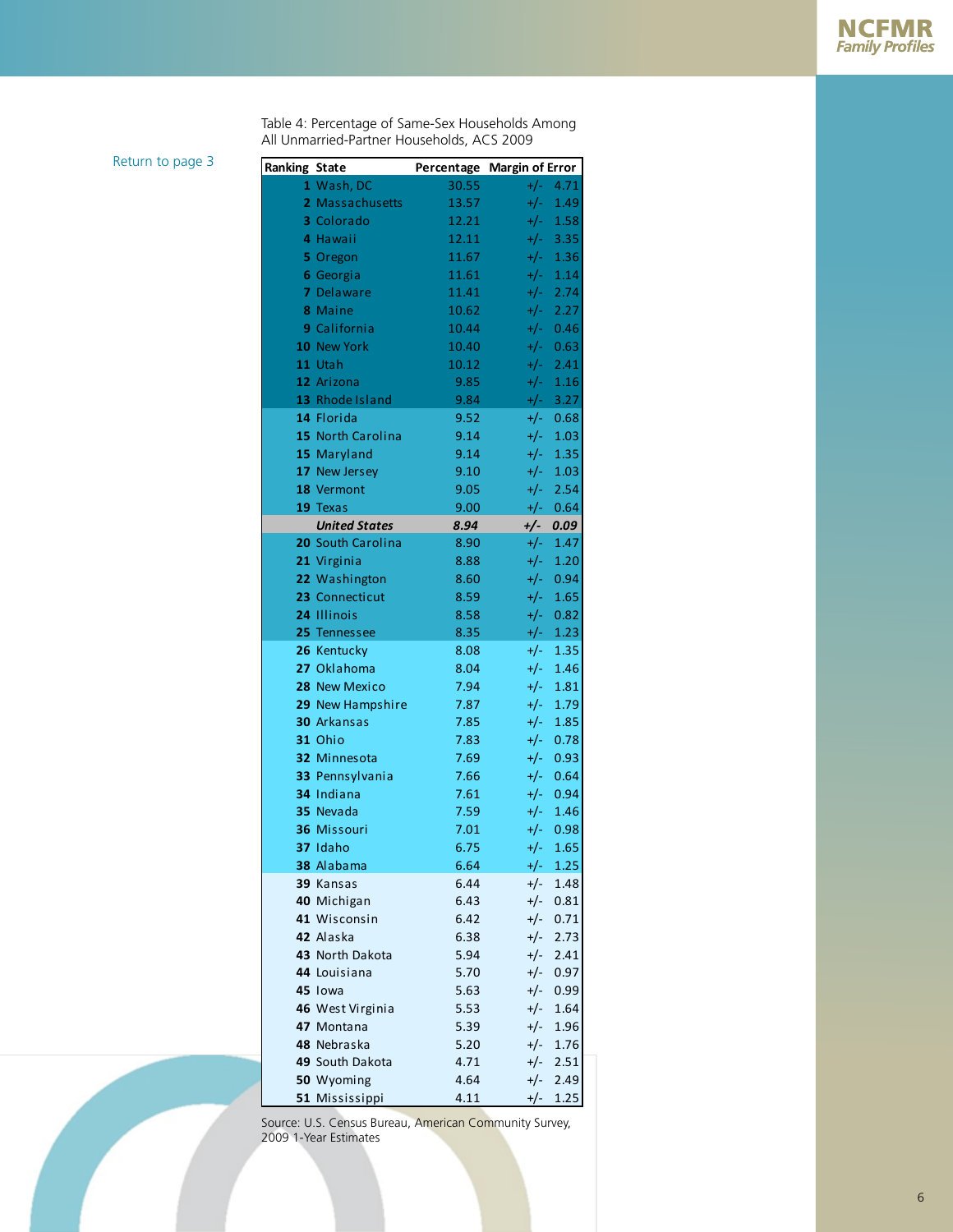Table 5: Percentage of Male Same-Sex Partner Households Among All Unmarried-Partner Households Organized by Quartiles, ACS 2009

<span id="page-6-0"></span>[Return to page 4](#page-3-0) **Ranking** 

| anking State   |                       |       | Percentage Margin of Error |
|----------------|-----------------------|-------|----------------------------|
| 1              | Wash, DC              | 26.49 | $+/- 4.25$                 |
| $\overline{2}$ | Georgia               | 5.96  | $+/- 0.86$                 |
| 3              | <b>Massachusetts</b>  | 5.92  | $+/- 0.90$                 |
| 4              | Hawaii                | 5.81  | $+/- 2.72$                 |
| 5              | California            | 5.76  | $+/- 0.37$                 |
| 5              | <b>New York</b>       | 5.76  | $+/- 0.54$                 |
| $\overline{7}$ | <b>Rhode Island</b>   | 5.52  | $+/- 2.55$                 |
| 8              | <b>Delaware</b>       | 5.15  | $+/-$<br>1.89              |
| 9              | Florida               | 5.02  | $+/- 0.51$                 |
| 10             | <b>Maine</b>          | 4.90  | $+/-$<br>1.66              |
| 11             | Virginia              | 4.73  | $+/-$<br>0.96              |
| 12             | Colorado              | 4.62  | $+/-$<br>1.09              |
| 13             | Oregon                | 4.48  | $+/- 0.95$                 |
| 14             | <b>North Carolina</b> | 4.45  | $+/-$<br>0.77              |
| 15             | <b>Illinois</b>       | 4.40  | $+/- 0.64$                 |
| 16             | Utah                  | 4.34  | $+/-$<br>1.75              |
| 17             | South Carolina        | 4.32  | +/- 0.97                   |
|                | <b>United States</b>  | 4.31  | $+/- 0.11$                 |
| 18             | <b>New Jersey</b>     | 4.25  | $+/- 0.76$                 |
| 19             | Nevada                | 4.16  | $+/- 1.13$                 |
| 20             | Tennessee             | 4.15  | $+/- 0.90$                 |
| 21             | Arizona               | 4.12  | $+/- 0.84$                 |
| 22             | <b>Texas</b>          | 4.05  | $+/- 0.47$                 |
| 23             | Maryland              | 3.93  | $+/- 1.11$                 |
| 24             | Minnesota             | 3.89  | $+/- 0.76$                 |
| 25             | Washington            | 3.86  | $+/- 0.60$                 |
| 26             | Connecticut           | 3.80  | $+/-$<br>1.16              |
| 27             | Kentucky              | 3.76  | $+/- 0.92$                 |
| 28             | Pennsylvania          | 3.67  | $+/- 0.41$                 |
| 29             | Ohio                  | 3.49  | $+/- 0.59$                 |
| 30             | Indiana               | 3.46  | $+/-$<br>0.74              |
| 31             | Oklahoma              | 3.24  | $+/-$<br>0.91              |
| 32             | Arkansas              | 3.13  | $+/-$<br>1.34              |
| 33             | West Virginia         | 3.11  | $+/-$<br>1.28              |
| 34             | <b>Missouri</b>       | 3.09  | $+/-$<br>0.66              |
| 35             | New Hampshire         | 3.04  | $+/-$<br>1.28              |
| 36             | Vermont               | 3.02  | $+/-$<br>1.19              |
| 37.            | New Mexico            | 2.99  | $+/- 1.07$                 |
| 38             | Louisiana             | 2.95  | $+/- 0.72$                 |
| 39             | Alabama               | 2.83  | $+/- 0.90$                 |
| 40             | Kansas                | 2.69  | $+/- 0.89$                 |
| 41             | Nebraska              | 2.61  | $+/-$<br>1.45              |
| 42             | Michigan              | 2.60  | $+/- 0.50$                 |
| 43             | Wisconsin             | 2.45  | $+/- 0.45$                 |
| 44             | South Dakota          | 2.26  | $+/-$<br>1.95              |
| 45             | Idaho                 | 2.05  | $+/-$<br>1.11              |
| 46             | Alaska                | 1.95  | $+/-$<br>1.33              |
| 47             | Iowa                  | 1.84  | $+/- 0.63$                 |
| 48             | Wyoming               | 1.58  | $+/-$<br>1.53              |
| 49             | North Dakota          | 1.47  | $+/-$<br>0.91              |
| 50             | Mississippi           | 1.45  | $+/-$<br>0.70              |
| 51             | Montana               | 1.16  | $+/- 0.91$                 |

Source: U.S. Census Bureau, American Community Survey, 2009 1-Year Estimates